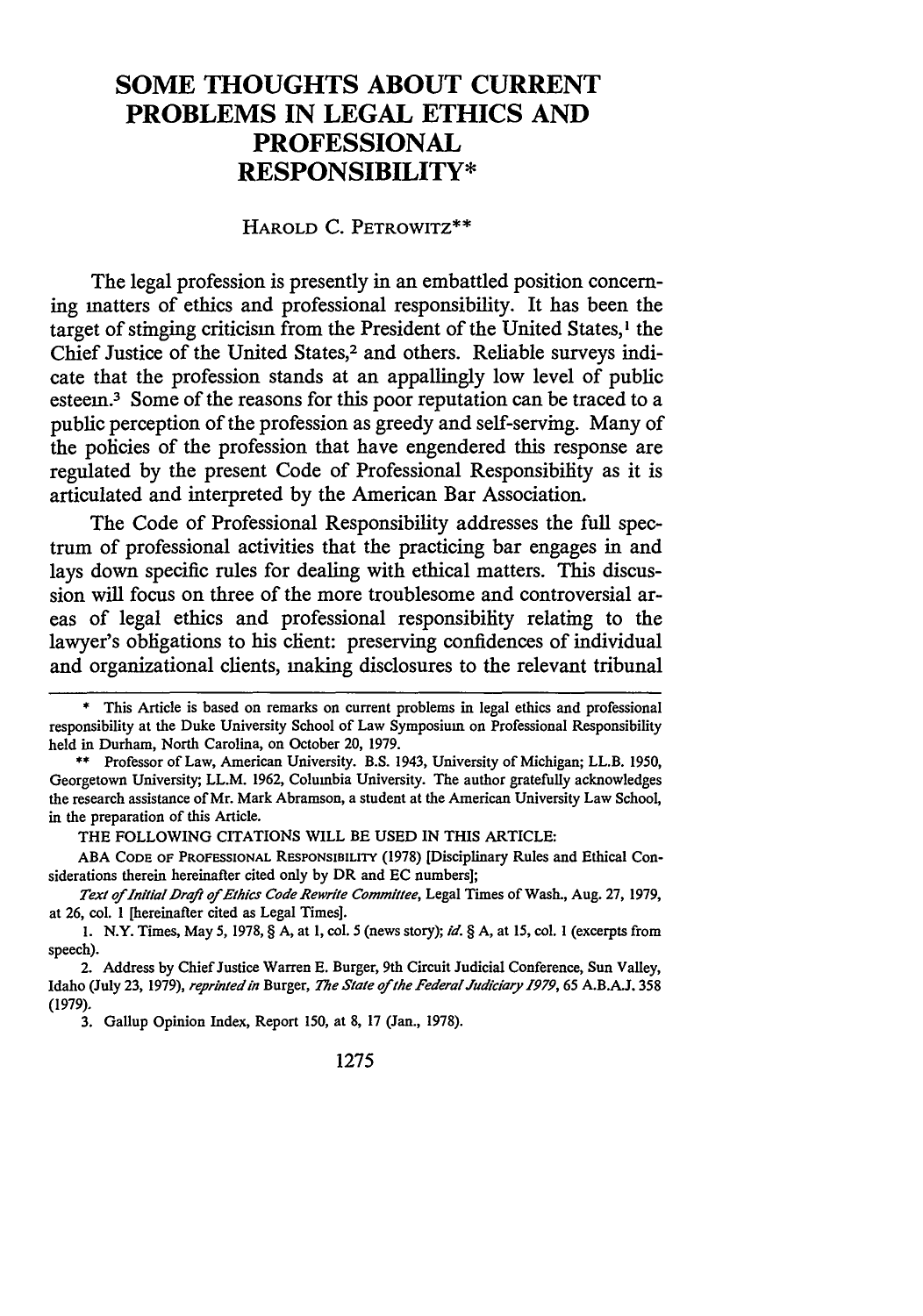that may be against the interest of the client but required if a miscarriage of justice is to be prevented, and avoiding conflicts of interest by government lawyers who resign their positions to enter private practice.

Although all three of these matters are related, there is a particularly close tie between preserving client confidences and making disclosures to the tribunal because these ethical considerations dramatize the competing obligations of the lawyer to the client and to the justice system.<sup>4</sup>

The principle that communications between the client and his lawyer are privileged and thus protected against disclosure is rooted in the idea that the client must feel free—and, indeed, be encouraged—to disclose every facet of his problem to the counselor and advocate charged with the responsibility of securing for him the remedies and safeguards of the judicial system. It is eminently logical that nothing should stand in the path of the lawyer in protecting the interests of his client; nevertheless, the unrestrained application of this important principle can bring the lawyer into conflict with the public interest in having the justice system function effectively and efficiently.

Suppose, for example, that the client discloses the fact that he intends to commit a serious crime against the person or property of another. Or suppose that a lawyer acquires information that another member of the bar has violated a rule that subjects that member to disciplinary action. What are the obligations of a lawyer who acquires such information?

DR 4-101 of the existing ABA Code of Professional Responsibility deals with the first supposition.<sup>5</sup> This rule makes it clear that the law-

**(1)** Reveal a confidence or secret of his client.

third person, unless the client consents after full disclosure.

<sup>4.</sup> The term "justice system" is intended to refer to the established mechanism for application and enforcement of the law and for resolution of controversies. There is a very high level of public interest in the effective and efficient functioning of this system.

<sup>5.</sup> The relevant parts of that rule state:

DR 4-101 Preservation of Confidences and Secrets of a Client.

<sup>(</sup>A) "Confidence" refers to information protected by the attorney-client privilege under applicable law, and "secret" refers to other information gained in the professional relationship that the client has requested be held inviolate or the disclosure of which would be embarrassing or would be likely to be detrimental to the client.

<sup>(</sup>B) Except when permitted by DR 4-101(C), a lawyer shall not knowingly:

 $\widetilde{C}(2)$  Use a confidence or secret of his client to the disadvantage of the client.<br>(3) Use a confidence or secret of his client for the advantage of himself or of a

<sup>(</sup>C) A lawyer may reveal:

**<sup>(1)</sup>** Confidences or secrets with the consent of the client or clients affected, but only after a full disclosure to them.

<sup>(2)</sup> Confidences or secrets when permitted under Disciplinary Rules or required by law or court order.

<sup>(3)</sup> The intention of his client to commit a crime and the information necessary to prevent the crime.

<sup>(4)</sup> Confidences or secrets necessary to establish or collect his fee or to defend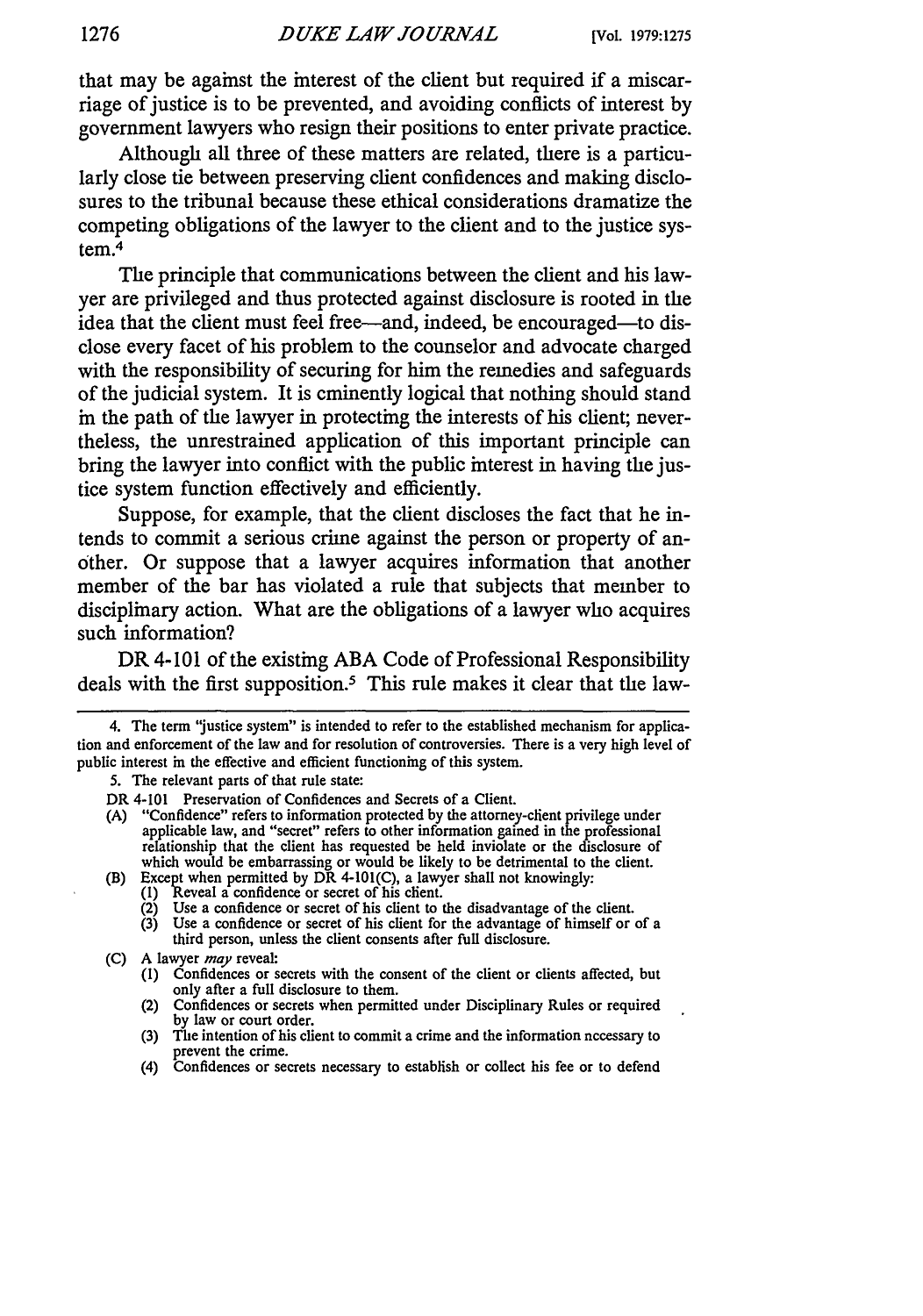yer is not required to disclose *any* confidences or secrets of his client even if the client consents. Although it is true that two formal opinions of the American Bar Association have identified situations in which the lawyer *must* disclose the confidences of the client,<sup>6</sup> the fact remains that the language of DR **4-101** itself is clear and unequivocal; it is not qualified in any way **by** the "ethical considerations" that precede it.7 Nor has the rule been explicitly limited **by** any formal opinion specifically interpreting it. The rule should be clarified to make certain that the Code does not require an attorney to become an accessory before the fact of the client's crime.

DR **1-103** covers the second supposition. It requires a lawyer possessing *unprivileged* knowledge of another lawyer's violation of DR **1-** 102 to report the violation to appropriate governing authorities.8 Again

> himself or his employees or associates against an accusation of wrongful con duct.

DR 4-101 (Emphasis added) (footnotes omitted).

6. In ABA COMM. **ON** PROFESSIONAL ETHICS, OPINIONS, No. 314, at 688 (1965), which referred to practice before the Internal Revenue Service, this sentence is found:

Nor does the absolute duty not to make false assertions of fact require the disclosure of weaknesses in the client's case and in no event does it *require* the disclosure of his *confdences,* unless the facts in the attorney's possession indicate *beyondreasonable doubt* that a crime will be committed.

*Id.* 691 (emphasis added).

It should be noted that the underscored words bear only a tenuous relation to the main subject of the opinion, which is an interpretation of old Canon 15, adopted by the ABA in 1908, admonishing the lawyer to use "warm zeal" in representing the client. DR 7-101 of the present code incorporates most of the substance of old Canon 15. It is interesting to note that, although Opinion 314 prohibits the lawyer from actively perpetrating fraud or violating the law in representing a client before the Internal Revenue Service, it stops short of requiring the lawyer to disclose antecedent fraud or misrepresentation by the client.

See also ABA COMM. ON PROFESSIONAL **ETHICS,** OPINIONS, No. 155, at 426 **(1936),** which held that an attorney whose client has fled the jurisdiction of the court while out on bail *must* reveal the whereabouts of his client even if that information was received in confidence. Opinion 155 also states:

When the communication by the client to his attorney is in respect to the future commission of an unlawful act or to a continuing wrong, the communication is not privileged. One who is actually engaged in committing a wrong can have no privileged witnesses, and public policy forbids that an attorney should assist in the commission thereof, or permit the relation of attorney and client to conceal the wrongdoing.

#### *Id.*

7. In the present format of the Code, each disciplinary rule is accompanied by several prefatory paragraphs referred to as "ethical considerations." These statements are explanatory, not mandatory as are the disciplinary rules.

8. The full text of DR 1-102 and DR 1-103 follows:

DR 1-102 Misconduct.

- (A) A lawyer shall not:<br>(1) Violate a Disciplinary Rule.
	- **(1)** Violate a Disciplinary **Rule.** (2) Circumvent a Disciplinary Rule through actions of another.
	-
	- (3) Engage in illegal conduct involving moral turpitude. (4) Engage in conduct involving dishonesty, fraud, deceit, or misrepresentation.
	- (5) Engage in conduct that is prejudicial to the administration of justice.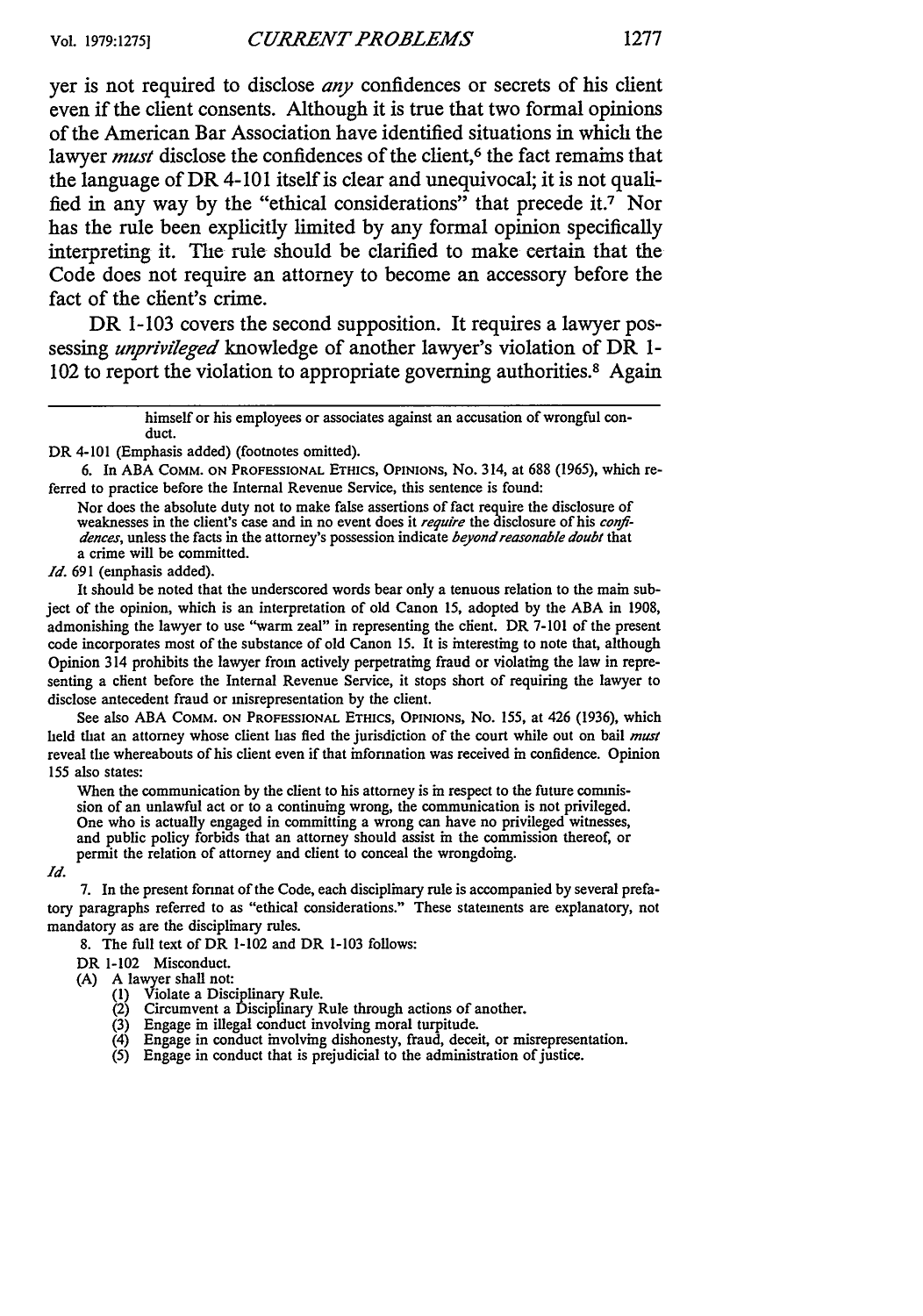the disclosure requirement is limited to knowledge derived from unprivileged communications and thus specifically excludes client confidences and secrets. This rather specialized provision thus weaves a pattern that is consistent with DR 4-101. Some jurisdictions, such as North Carolina, have further modified this rule to make disclosure of unprivileged knowledge optional rather than mandatory.<sup>9</sup>

DR 7-102 addresses the requirement of disclosure to the tribunal affecting the interests of the client.<sup>10</sup> This rule requires the lawyer to reveal to the tribunal or affected person any fraud perpetrated by his client against the tribunal or person, except when the revelation involves privileged communication.<sup>11</sup> Although its meaning was uncertain from 1969 until the issuance of a clarifying amendment in 1974, there can now be no doubt that the rule forbids the disclosure of client confidences and secrets even when the failure to disclose will result in a miscarriage of justice. This conclusion is buttressed by Formal Opinion 341 of the ABA Committee on Ethics and Professional Responsibility.<sup>12</sup> This Opinion makes it absolutely clear that confidentiality of privileged communications must be preserved even though the miscar-

- **(6)** Engage in any other conduct that adversely reflects on his fitness to practice law.
- DR **1-103** Disclosure of Information to Authorities.
- **(A) A** lawyer possessing unprivileged knowledge of a violation of DR 1-102 shall report such knowledge to a tribunal or other authority empowered to investi-
- gate or act upon such violation. (B) A lawyer possessing unprivileged knowledge or evidence concerning another lawyer or a judge shall reveal fully such knowledge or evidence upon proper request of a tribunal or other authority empowered to investigate or act upon the conduct of lawyers or judges.

**9.** NORTH **CAROLINA CODE OF** PROFESSIONAL RESPONSIBILITY DR 1-102, *reprinted in* **N.C.**

**GEN. STAT.** vol. 48, app. VII (Cum. Supp. 1977).

10. The relevant provisions of DR 7-102 are as follows:

- DR 7-102 Representing a Client Within the Bounds of the Law.
- (A) In his representation of a client, a lawyer shall not:
	- (3) Conceal or knowingly fail to disclose that which he is required by law to reveal.
	- (4) Knowingly use perjured testimony or false evidence.
- (B) A lawyer who receives information clearly establishing that:
	- (1) His client has, in the course of the representation, perpetrated a fraud upon a person or tribunal shall promptly call upon his client to rectify the same, and if his client refuses or is unable to do so, he shall reve fected person or tribunal, except when the information is a privileged communication.

**1I.** The concluding phrase of DR 7-102(B)(1), which reads "except when the information is a privileged communication," was added by amendment in 1974 in response to complaints by some members of the bar that the rule as originally adopted, when combined with DR 4-I01(C), see note *5 supra,* might oblige them to violate the law of evidence. The meaning of this complaint is not entirely clear, but it is the explanation for the change given in ABA COMM. ON PROFESSIONAL ETHICS, OPINIONS, No. 341 (1975). See note 13 *infra.*

12. Promulgated Sept. 30, 1975. See note 11 *supra.*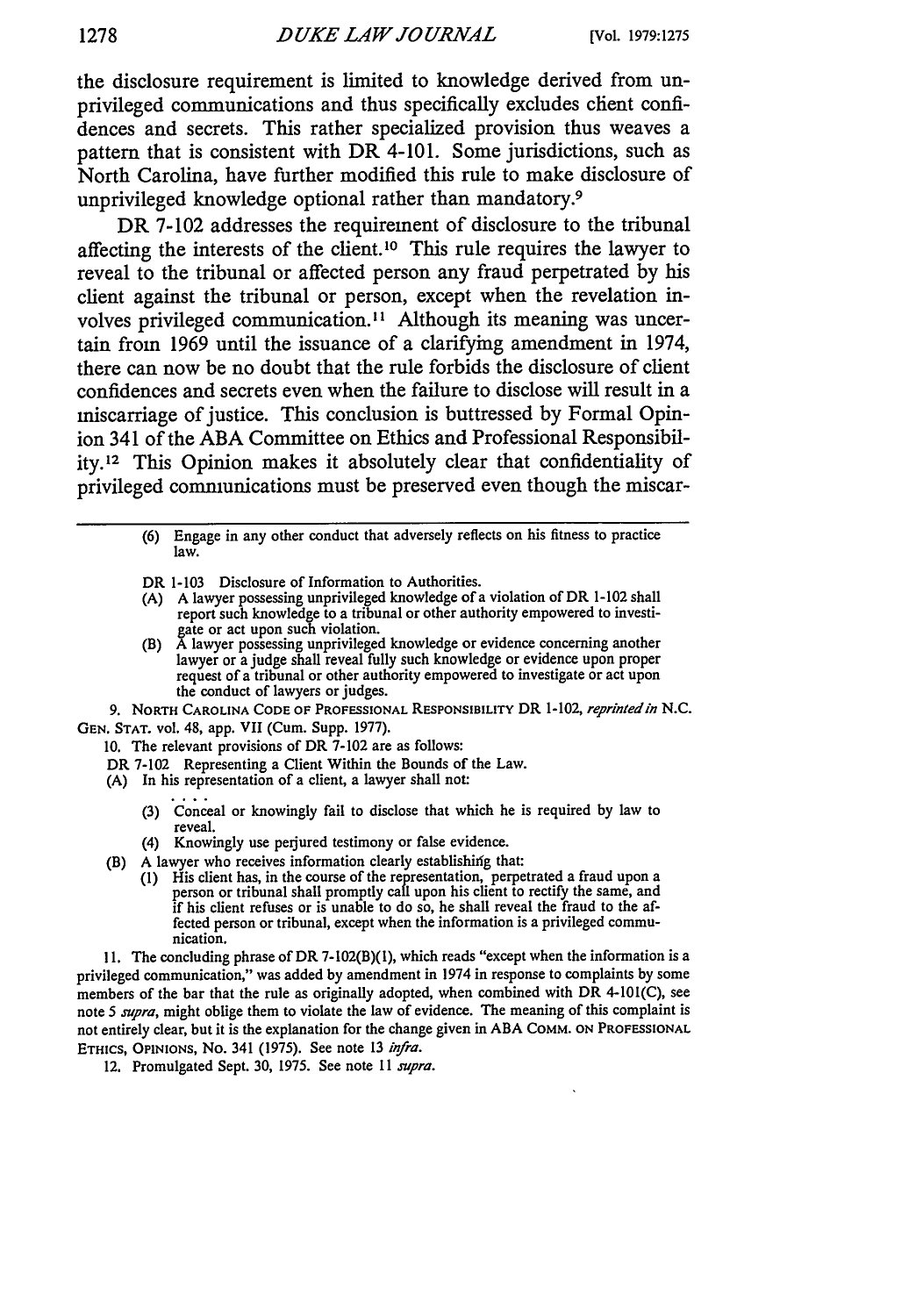riage of justice resulting from nondisclosure might be substantial. **13**

The requirement of confidentiality bears down particularly hard on the lawyer who represents the board of directors of a corporation. The rule absolutely precludes him from "blowing the whistle" on a corrupt board of directors **by** disclosing their wrongdoing to the stockholders or to the Securities and Exchange Commission or another regulatory agency. This prohibition against speaking up can jeopardize the existence of the corporation.

The conclusion that must be drawn from this review of the tensions created **by** the lawyer's competing obligations to the client and to the justice system unmistakably indicates that the present **ABA** Code of Professional Responsibility makes the lawyer's duty to the client his paramount responsibility. Although this policy undoubtedly supports one of the long-standing traditions of the legal profession, it is also certain to generate conflicts with the community in which lawyers must function.

Another important ethical problem affecting lawyers is the conflict of interest that can develop when circumstances place former, present, or prospective clients in adversarial relationships with each other. Such circumstances can put the lawyer's personal interests in taking advantage of employment opportunities in direct conflict with the client's interest in preserving confidences and loyalty. Simple logic **tells** us that the lawyer cannot simultaneously or sequentially represent clients who are adversaries. Under the Disciplinary Rules, if two clients, either past or present, become adversaries, the lawyer must sever his relationship with one of them, except under strictly controlled circumstances. **14**

13. ABA Opinion 341 was issued in response to inquiries regarding the 1974 amendment to DR 7-102(B)(1), see note 11 *supra*. DR 7-102(B)(1) in its original form (without the concluding phrase) was a last minute addition to the Code of Professional Responsibility promulgated in **1970.** It was inserted at the request of many members of the bar to carry into the new code the requirement of disclosing client fraud and deception that was contained in Canon 41 of the prior Canons of Professional Ethics. The absence of the phrase "except when the information is a privileged communication" caused lawyers to become concerned that the original text of DR 7- 102(B)(1) required disclosure of client confidences. Opinion 341 removed all doubt as to the overriding priority of safeguarding client confidences.

A similar problem had developed with the prior Canons of Professional Ethics. Canon 37 required preservation of client confidences, Canon 29 required disclosure of client perjury, and Canon 41 required disclosure of client fraud. ABA Opinion 287 was issued in 1953 to resolve the apparent conflict in connection with client perjury in a divorce case. This opinion, like its successor 341, left no doubt that client confidences were to be preserved even at the expense of other canons.

14. DR 5-105 provides:

- DR 5-105 Refusing to Accept or Continue Employment if the Interests of Another Client May Impair the Independent Professional Judgment of the Lawyer.
- (A) A lawyer shall decline proffered employment if the exercise of his independent professional judgment in behalf of a client will be or is likely to be adversely af-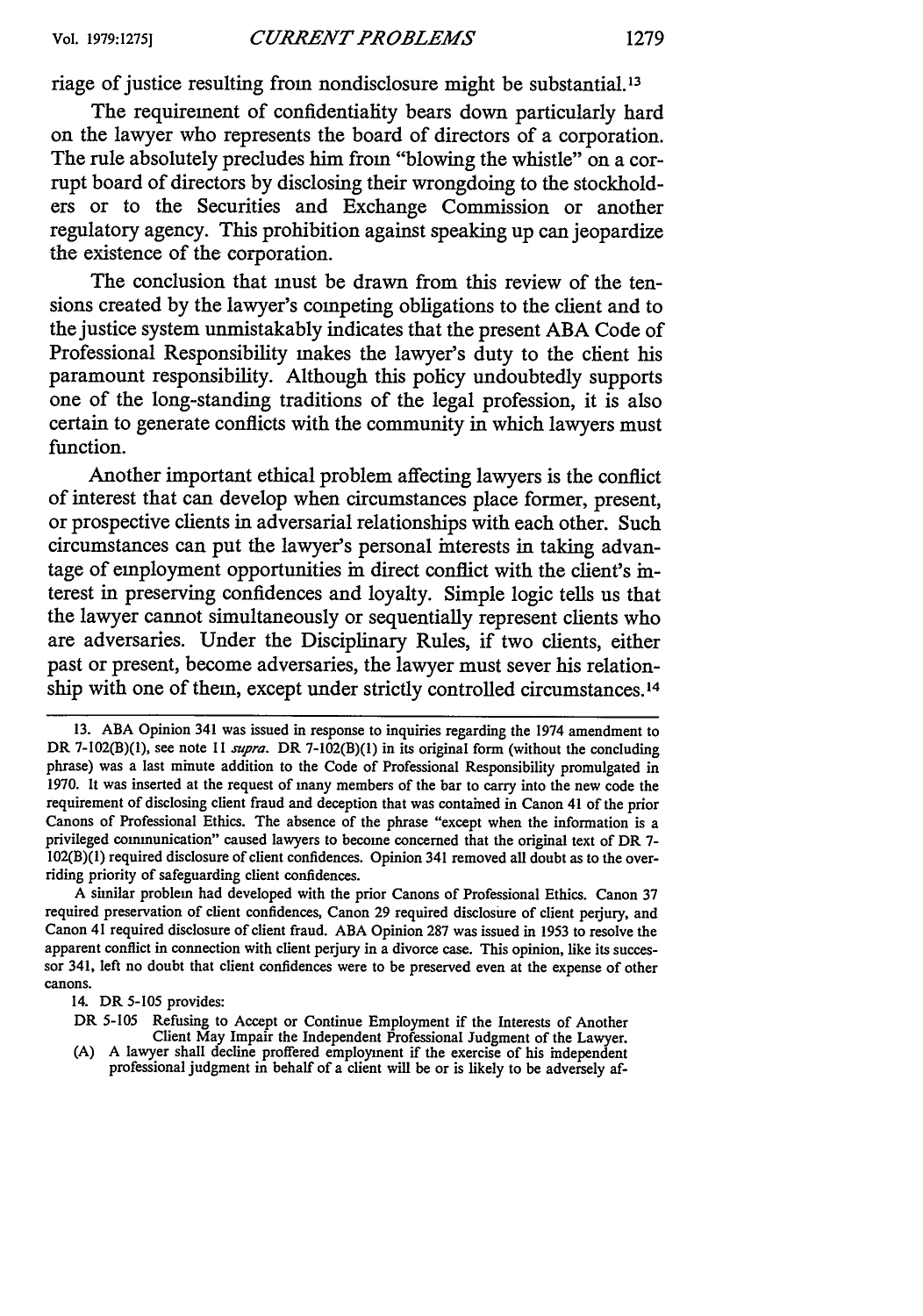This problem becomes particularly acute when a government official decides to resign from his public employment and enter private practice. Disciplinary Rule **9-101** addresses this problem **by** laying down the well recognized principle that a lawyer shall not accept private employment in a matter in which he had substantial responsibility while he was a public employee.<sup>15</sup> In the case of federal government lawyers, this principle is reinforced **by** the federal conflict of interest statute<sup>16</sup> as amended and strengthened by the Ethics in Government Act of **1978.' <sup>7</sup>**

> fected by the acceptance of the proffered employment, or if it would be likely to involve him in representing differing interests, except to the extent permitted under DR 5-105(C).

- (B) A lawyer shall not continue multiple employment if the exercise of his independent professional judgment in behalf of a client will be or is likely to be adversely affected by his representation of another client, or if it would be likely to involve him in representing differing interests, except to the extent permitted under DR 5- 105(C).
- **(C)** In the situations covered by DR 5-105(A) and (B), a lawyer may represent multiple clients if it is obvious that he can adequately represent the interest of each and if each consents to the representation after full disclosure of the possible effect of such representation on the exercise of his independent professional judgment on behalf of each.
- (D) If a lawyer is required to decline employment or to withdraw from employment under a Disciplinary Rule, no partner, or associate, or any other lawyer affiliated with him or his firm, may accept or continue such employment.

### (footnotes omitted).

15. The full text of DR 9-101 reads as follows:

- DR 9-101 Avoiding Even the Appearance of Impropriety.
- **(A)** A lawyer shall not accept private employment in a matter upon the merits ofwhich he has acted in a judicial capacity.
- (B) A lawyer shall not accept private employment in a matter in which he had substan-
- tial responsibility while he was a public employee. **(C)** *A* lawyer shall not state or imply that he is able to influence improperly or upon irrelevant grounds any tribunal, legislative body, or public official.

### (footnotes omitted).

16. 18 U.S.C. §§ 201-224 (1976). Section 207 of this statute imposes criminal penalities on those who violate its post-government employment disqualifications.

17. Pub. L. No. 95-521, 92 Stat. 1824 (codified at 18 U.S.C.A. § 207 (West Supp. 1979)), *as amended by* Pub. L. No. 96-28, 93 Stat. 76 (1979) (to be codified in 18 U.S.C. § 207). As the beefed-up conflict of interest statute now stands, section 207 reads in pertinent part:

§ 207. Disqualification of former officers and employees; disqualification of partners of current officers and employees

(a) Whoever, having been an officer or employee of the executive branch of the United States Government, of any independent agency of the United States, or of the District of Columbia, including a special Government employee, after his employment has ceased, knowingly acts as agent or attorney for, or otherwise represents, any other person (except the United States), in any formal or informal appearance before, or with the intent to influence, makes any oral or written communication on behalf of any other person (except the United States) to-

**(1)** any department, agency, court, court-martial, or any civil, military, or naval commission of the United States or the District of Columbia, or any officer or employee thereof, and (2) in connection with any judicial or other proceeding, application, request for a

ruling or other determination, contract, claim, controversy, investigation, charge, accusation, arrest, or other particular matter involving a specific party or parties in which the United States or the District of Columbia is a party or has a direct and substantial interest, and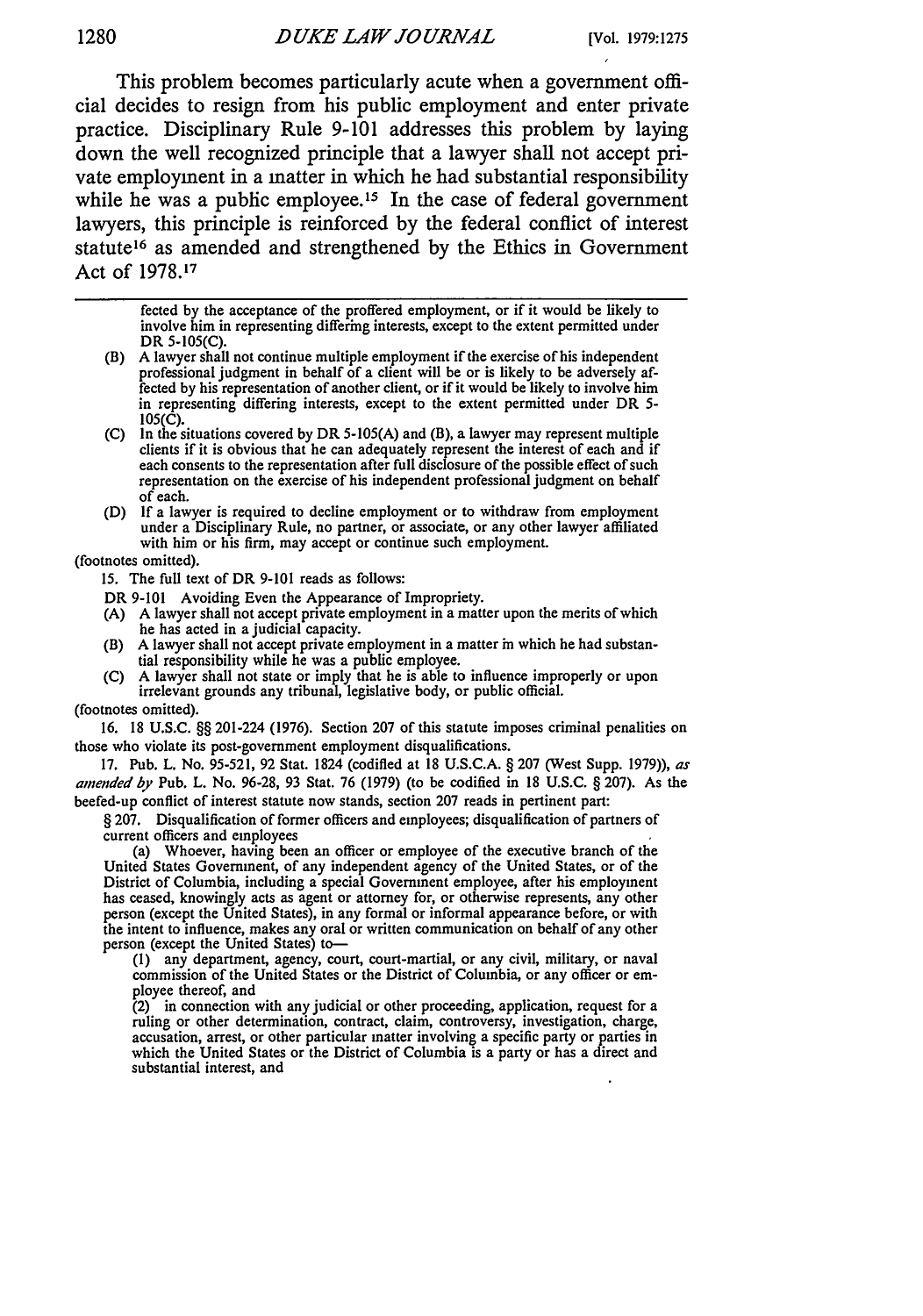### The federal courts have traditionally been **highly** sensitive to con-

**(3)** in which he participated personally and substantially as an officer or employee through decision, approval, disapproval, recommendation, the rendering of advice, investigation or otherwise, while so employed; or

(b) Whoever, (i) having been so employed, within two years after his employment has ceased, knowingly acts as agent or attorney for, or otherwise represents, any other person (except the United States), in any formal or informal appearance before, or, with the intent to influence, makes any oral or written communication on behalf of any other person (except the United States) to, or (ii) having been so employed and as specified in subsection (d) of this section, within two years after his employment has ceased, knowingly represents or aids, counsels, advises, consults, or assists in representing any other person (except the United States) by personal presence at any formal or informal appearance before-

**(1)** any department, agency, court, court-martial, or any civil, military or naval commission of the United States or the District of Columbia, or any officer or employee thereof, and

(2) in connection with any judicial or other proceeding, application, request for a ruling or other determination, contract, claim, controversy, investigation, charge, accusation, arrest, or other particular matter involving a specific party or parties in which the United States or the District of Columbia is a party or has a direct and substantial interest, and

(3) as to (i), which was actually pending under his official responsibility as an officer or employee within a period of one year prior to the termination of such responsibility, or as to (ii), in which he participated personally and substantially as an officer or employee; or

(c) Whoever, other than a special Government employee who serves for less than sixty days in a given calendar year, having been so employed as specified in subsection (d) of this section, within one year after such employment has ceased, knowingly acts as agent or attorney for, or otherwise represents, anyone other than the United States in any formal or informal appearance before, or, with the intent to influence, makes any oral or written communication on behalf of anyone other than the United States, to-

**(1)** the department or agency in which he served as an officer or employee, or any officer or employee thereof, and

(2) in connection with any judicial, rulemaking, or other proceeding, application, request for a ruling or other determination, contract, claim, controversy, investigation, charge, accusation, arrest, or other particular matter, and

(3) which is pending before such department or agency or in which such department or agency has a direct and substantial interest-

shall be fined not more than \$10,000 or imprisoned for not more than two years, or both.

(g) Whoever, being a partner of an officer or employee of the executive branch of the United States Government, or any independent agency of the United States, or of the District of Columbia, including a special Government employee, acts as agent or attorney for anyone other than the United States before any department, agency, court, courtmartial, or any civil, military, or naval commission of the United States or the District of Columbia, or any officer or employee thereof, in connection with any judicial or other proceeding, application, request for a ruling or other determination, contract, claim, con- troversy, investigation, charge, accusation, arrest, or other particular matter in which the United States or the District of Columbia is a party or has a direct and substantial interest and in which such officer or employee or special Government employee participates or has participated personally and substantially as an officer or employee through decision, approval, disapproval, recommendation, the rendering of advice, investigation, or otherwise, or which is the subject of his official responsibility, shall be fined not more than \$5,000, or imprisoned for not more tha

*(j)* If the head of the department or agency in which the former officer or employee served finds, after notice and opportunity for a hearing, that such former officer or employee violated subsection (a), (b), or (c) of this section, such department or agency head may prohibit that person from making, on behalf of any other person (except the United States), any informal or formal appearance before, or, with the intent to influence, any oral or written communication to, such department or agency on a pending matter of business for a period not to exceed five years, or may take other appropriate disciplinary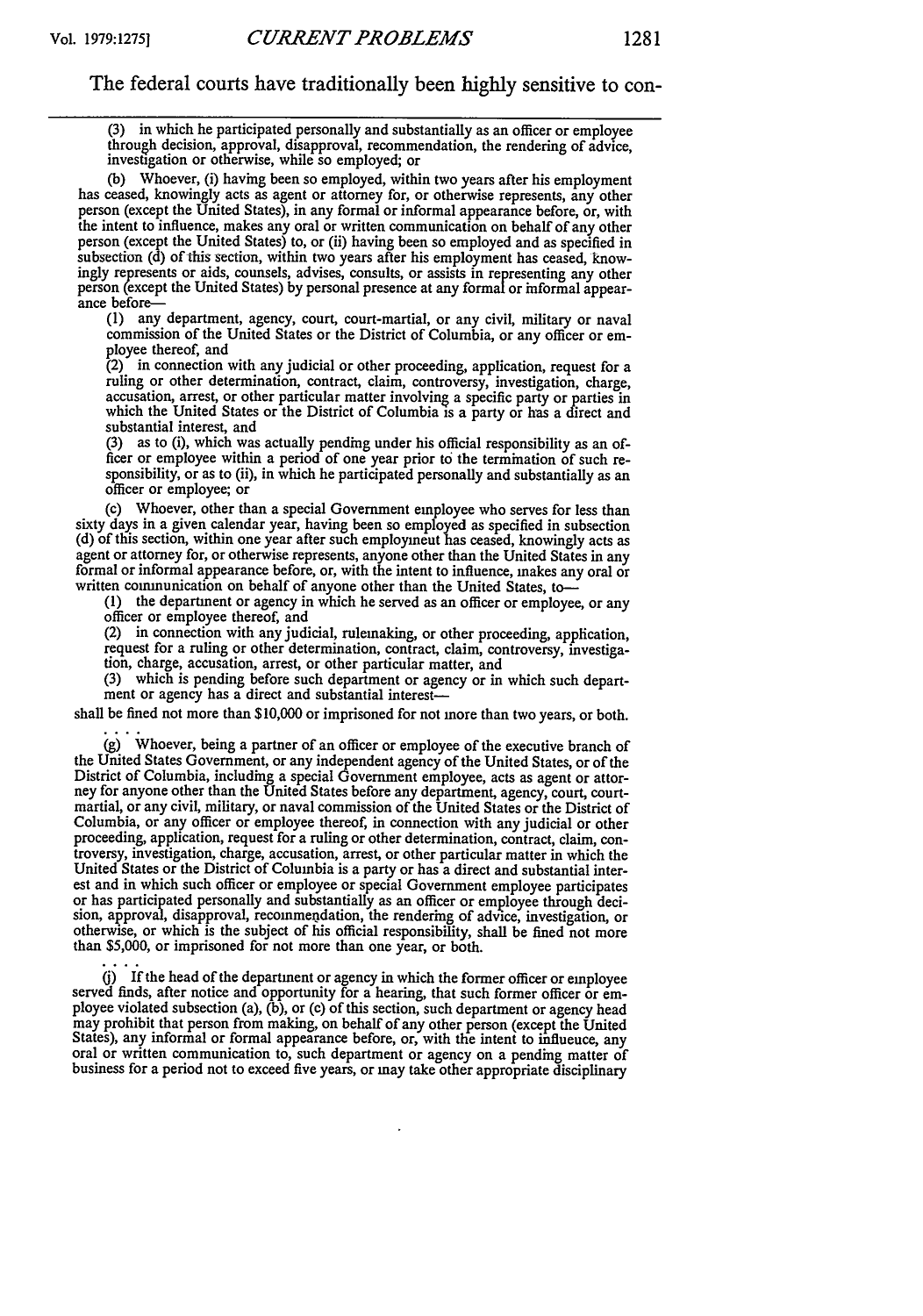flict of interest problems involving lawyers who represent clients before the agency formerly served by the lawyer as a government employee. Some of these decisions have applied appropriate sections of the Code of Professional Responsibility as the basis for individual disqualification<sup>18</sup> and vicarious disqualification.<sup>19</sup> No cases have been found applying the federal conflict of interest statute, primarily because of the problems of proof in securing criminal convictions under this statute. <sup>20</sup>

The problem of post-employment disqualification of public employees became acute in 1974 when the ABA amended DR 5-105(D) to disqualify vicariously partners and associates of any lawyer required to withdraw from employment under any disciplinary rule.<sup>21</sup> This meant that if a former public employee who had become a member of a law firm was disqualified from employment under DR 9-101(B), $22$  every other member of the law firm would also be disqualified by the application of the vicarious disqualification rule, DR 5-105(D).

Strict application of these rules could be devastating to a law firm

20. See note **17** *supra.* The most famous case applying federal law to post-employment disqualification was United States v. Mississippi Valley Generating Co., 364 U.S. 520 (1961). This was the Dixon-Yates case in which the Supreme Court held a government contract void and of no effect because an official of the bank arranging the financing for a power plant being built for the Atomic Energy Commission was serving (without salary) in the Bureau of the Budget at the time of awarding the contract. The statute involved was 18 U.S.C. § 434 (1958), which was repealed by the comprehensive conflict of interest statute that became law in 1963.

21. For the text of DR 5-105(D) as it now reads, see note 14 *supra.* Prior to 1974, DR 5- 105(D) read as follows:

**(D)** If a lawyer is required to decline employment or to withdraw from employment under DR 5-105, no partner or associate of his firm may accept or continue such employment.

action. Such disciplinary action shall be subject to review in an appropriate United States district court. No later than six months after the effective date of this Act, departments and agencies shall, in consultation with the Director of the Office of Government Ethics, establish procedures to carry out this subsection.

<sup>18.</sup> *See, e.g.,* General Motors Corp. v. City of New York, 501 F.2d 639 (2d Cir. 1974) (former attorney in Antitrust Division of U.S. Department of Justice disqualified under DR 9-101); Allied Realty of St. Paul, Inc. v. Exchange Nat'l Bank, 408 F.2d **1099** (8th Cir.), *cert. denied,* **396** U.S. **823** (1969) (former Assistant U.S. Attorney disqualified under Code); Telos, Inc. v. Hawaiian Tel. Co., **397** F. Supp. 1314 (D. Haw. 1975) (former attorney with state antitrust division disqualified under provisions of Code).

*<sup>19.</sup> See, eg.,* Cinema **5,** Ltd. v. Cinerama, Inc., 528 F.2d 1384 (2d Cir. 1976) (law firm in New York City disqualified from representing plaintiff under DR 9-101 where a Buffalo, N.Y. firm having common partner with New York City firm represented defendant); Handelman v. Weiss, 368 F. Supp. 258 (S.D.N.Y. **1973)** (law firm disqualified under DR 5-105(D) where member of firm had access to information possessed by opposing parties).

In this form, the rule had applied vicarious disqualification only to situations in which a partner or associate was required to refuse employment because of a clear conflict of interest under DR 5- 105(B).

<sup>22.</sup> See note 15 *supra* for the text of this rule, which permanently disqualifies a lawyer from private employment in any matter over which he had substantial responsibility while a public employee.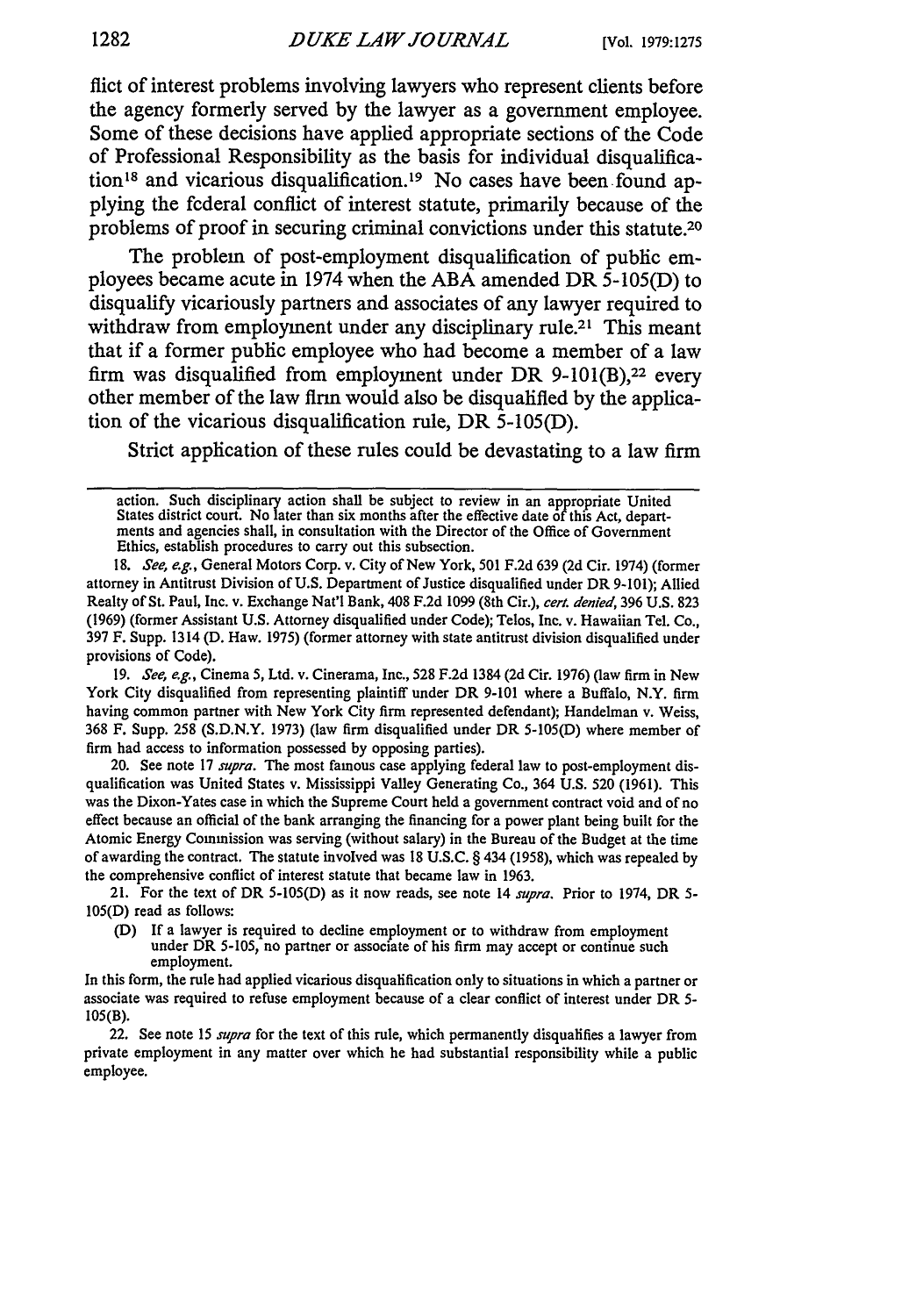specializing in claims arising from government contracts that hired as a partner a former general counsel of the Department of Defense or the Administrator of General Services. Nor would a law firm engaged primarily in securities work be safe in hiring a former official of the Securities and Exchange Commission who had decided to forsake government employment and seek his fortune in private law practice.

At issue in situations of this kind are the competing interests of clients in preventing the disadvantageous disclosure of their confidences and of lawyers in maximizing for themselves their opportunities for advantageous employment. The balance struck has great impact on the long-term ability of the federal government to attract capable people into public service. Despite its tendency to deter acceptance of government employment and to limit lawyer employability, however, the vicarious disqualification rule cannot be regarded as inappropriate. It has been recognized as an ethical rule of the legal profession for many years, even antedating the first ABA canons of 1908. In addition, it accurately reflects both the extremely close relationship that necessarily exists between the members of a modern law firm and the manner in which that relationship might affect client representation.<sup>23</sup>

The American Bar Association endeavored to mitigate the problems caused by the rule by promulgating Opinion 342 in 1975. This Opinion recognizes that unduly severe restraints should not be imposed on the lawyer's opportunities for employment after he leaves government service. It suggests that a "realistic" interpretation be given to the meaning of "substantial responsibility" in the application of DR 9-101(C), and approves a process of avoiding disqualification of the entire firm by "screening" the disqualified member to the satisfaction of the government agency with which he was formerly employed.

The United States Court of Claims has endorsed the screening

<sup>23.</sup> In Laskey Bros. of W. Va., Inc. v. Warner Bros. Pictures, 224 F.2d 824 (2d Cir. 1955), the Second Circuit affirmed the disqualification of a law firm, stating: "[A]ll authorities agree that all members of a partnership are barred from participating in a case from which one partner is disqualified." *Id.* at 826. In making this assertion, the court relied in part on Consolidated Theatres, Inc. v. Warner Bros. Circuit Management Corp., 216 F.2d 920 (2d Cir. 1954). *See also* W.E. Basset Co. v. H.C. Cook Co., 201 F. Supp. 821 (D. Conn.), *aff'd,* 302 F.2d 268 (2d Cir. 1962).

Although the court in United States v. Standard Oil Co., 136 F. Supp. 345 **(S.D.N.Y.** 1955), ruled that the partner who was a former government employee did not have knowledge sufficient to disqualify him, it stated in footnote 4 of its opinion: "It is conceded by Sullivan & Cromwell that if Mr. Horn is disqualified, the entire firm is disqualified. The reasons for this will be discussed *infra* in relation to the imputed knowledge within a partnership." *Id.* at 350 n.4. In Silver Chrysler Plymouth, Inc. v. Chrysler Motors Corp., 370 F. Supp. 581 (E.D.N.Y. 1973), *aff'd, 518* F.2d 751 (2d Cir. 1975), the court clearly recognized the vicarious disqualification rule but held it to be a rebuttable presumption in certain cases.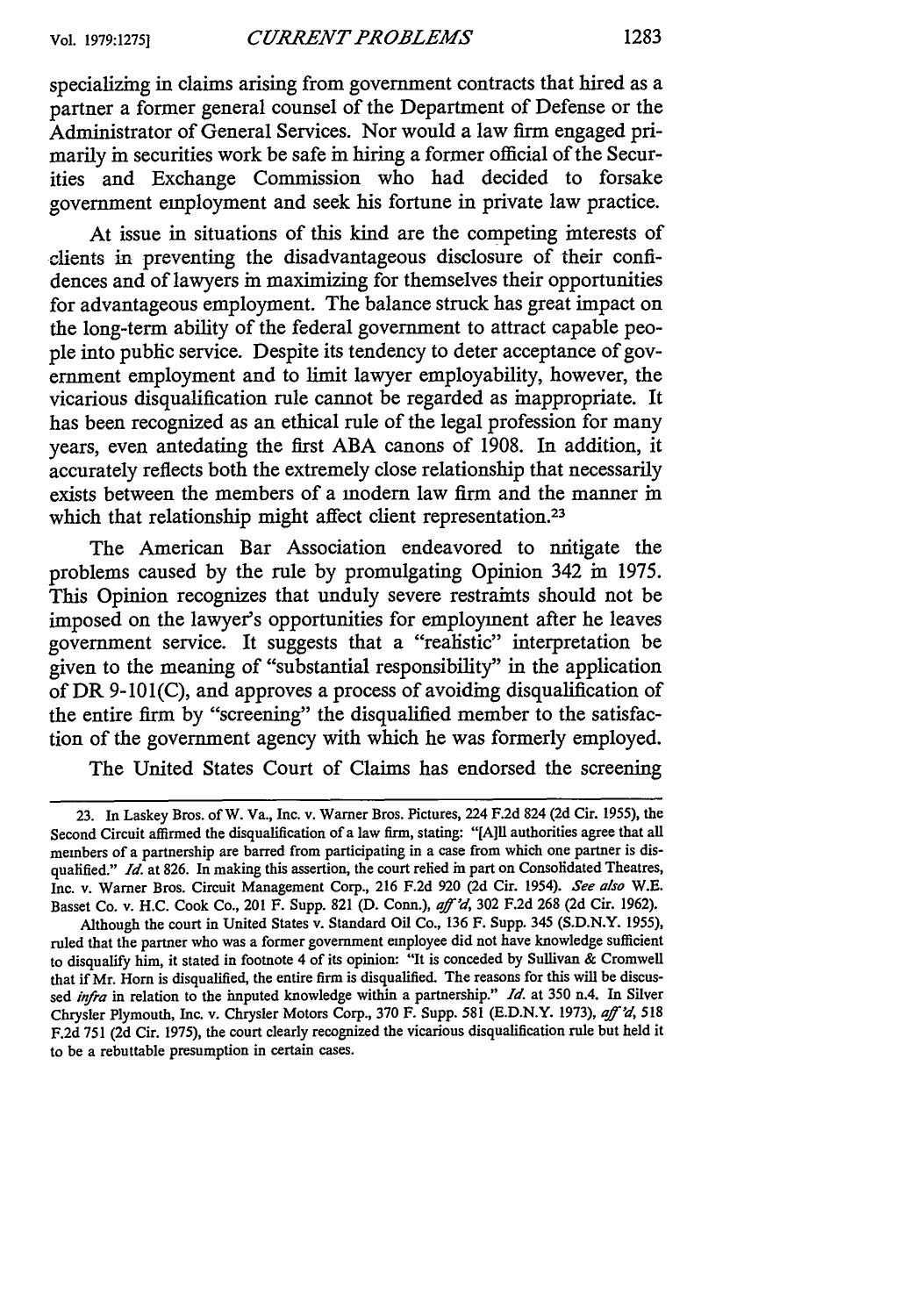process in one recent decision.24 The United States Court of Appeals for the Second Circuit, however, in Armstrong v. McAlpin,<sup>25</sup> a resounding decision issued on September 12, 1979, virtually demolished the screening process as a device for avoiding vicarious disqualification of a firm, one of whose members is disqualified by DR 9-101(B). The court pointed out that the type of activity justifying disqualification of the former government employee turned law firm partner was "precisely the sort of activity where the risk of being influenced by the prospect of future employment is very real."26 For this reason no screening procedure could suffice to prevent disqualification of the former government employee's firm. The Securities and Exchange Commission, which filed an amicus brief in the *Armstrong* case, asked the Second Circuit for a rehearing en banc which has been granted. Regardless of the outcome of the rehearing, the case may go to the United States Supreme Court for ultimate resolution. Whatever the outcome, the controversy has thrown a major segment of the practicing bar into a state of consternation, particularly in Washington, D.C., where a sizeable number of practitioners are former government employees.

One possible solution to the problem is for the governing bodies of the bar in the various jurisdictions to amend DR 5-105(B), the vicarious disqualification provision, to its original, pre-1974, wording. At least one jurisdiction has done this, thus limiting the reach of vicarious disqualification to cases of unmistakable conflict of interest.<sup>27</sup> Such a

25. 606 F.2d 28 (2d Cir. 1979), *rehearing en banc granted,* No. 79-7042 (2d Cir. Dec. 12, 1979). The plaintiff in this case was Armstrong, who had been appointed receiver for Capital Growth Company. The Securities and Exchange Commission had filed a complaint against Capital Growth Company for violations of § 10(b) of the Securities and Exchange Act of 1934, 15 U.S.C. § 78j(b) (1976), and Rule 10b-5, 17 C.F.R. § 240.10b-5 (1979). Altman, formerly Assistant Director of the Securities and Exchange Commission Division of Enforcement, supervised the investigation that resulted in the complaint and then left the Securities and Exchange Commission to join the law firm of Gordon, Hurwirz, et al. Armstrong retained the Gordon firm to initiate a \$24 million suit against Alpine, Capital Growth, and others for damages resulting from violation of the securities laws. McAlpin was President and Chairman of the Board of defendants Capital Growth Company and New Providence, a Bahamian corporation from which Capital Growth Fund was formed. Prior to retaining the Gordon firm, Armstrong had secured the approval of the Securities and Exchange Commission and a district court judge for a screening procedure insulating Altman from the other members of the Gordon firm. McAlpin moved to disqualify the Gordon firm, and the district court denied the motion. An appeal to the Court of Appeals for the Second Circuit followed. The Second Circuit reversed.

**26.** 606 F.2d at 33.

27. See note 21 *supra.* The jurisdiction that has reverted to the pre-1974 language is Illinois. *See* **ILLINOIS CODE** OF **PROFESSIONAL** RESPONSIBILITY DR 5-105(D), *reprinted in* 66 ILL. **B.J.** (1978) (specially numbered insert following page 396).

<sup>24.</sup> Kesselhaut v. United States, 555 F.2d 791 (Ct. **Cl.** 1977). Reversing the ruling of the trial judge, the court held that although the former Federal Housing Administration employee now a partner in a law firm representing a client in a claim against the FHA was disqualified, he had been sufficiently screened from the other firm members so as not to disqualify the entire firm.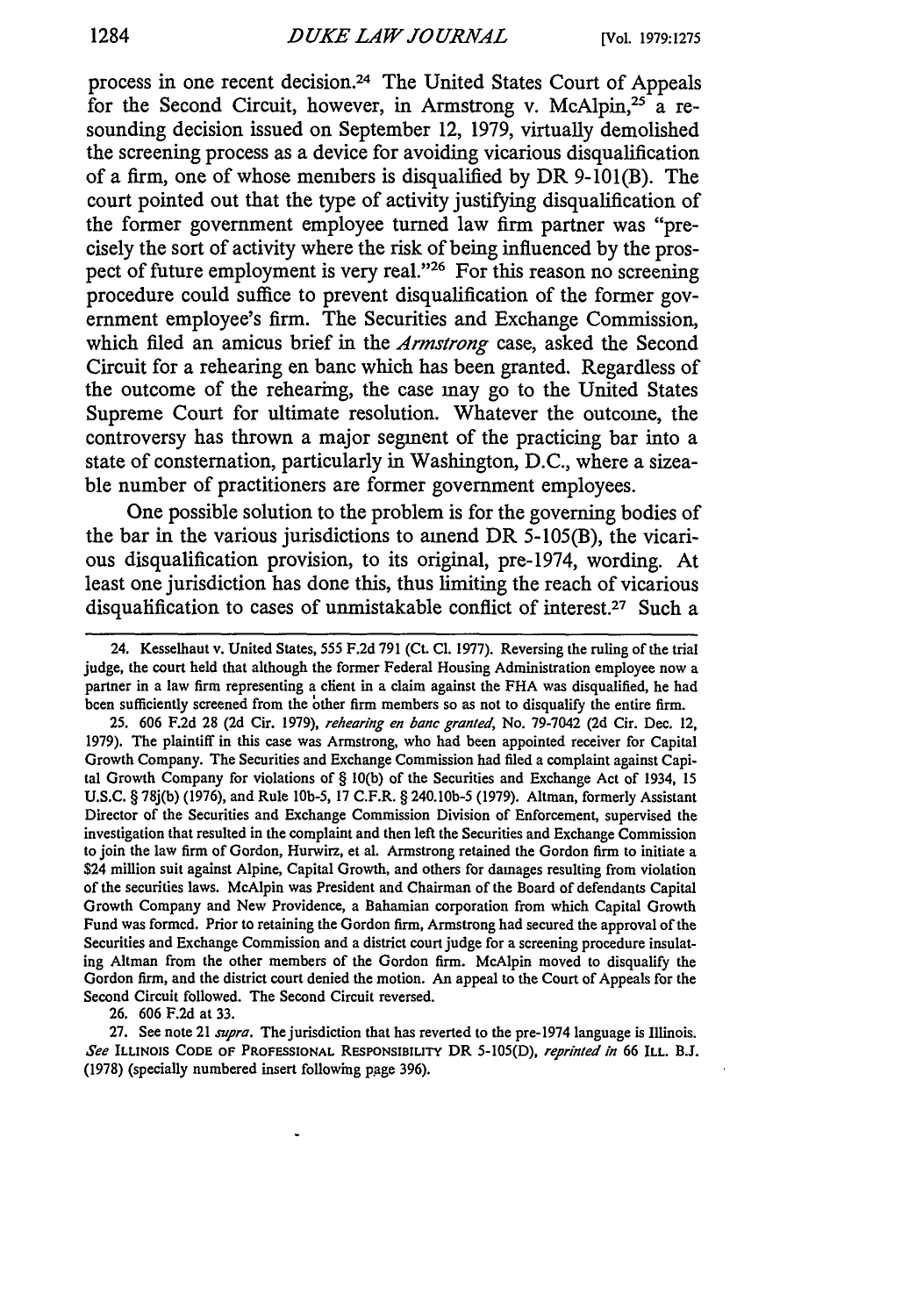solution does not guarantee, however, that the courts will go along. The District of Columbia Court of Appeals, the governing body for the integrated District of Columbia Bar, is currently struggling with the problem.<sup>28</sup>

One thing that stands out in this controversy is that the strict enforcement of a vicarious disqualification rule is essentially consistent with the principle of placing the interests of the client first. We have seen this policy uniformly adhered to in each of the three controversial areas of lawyer-client relationships that have been examined.

Lawyers, like most human beings, are sensitive to criticism. It is therefore not surprising to learn that the American Bar Association has established a Commission on Evaluation of Professional Standards to investigate the controversy regarding ethics currently swirling around the legal profession and to make recommendations for change if necessary. The Commission, under the chairmanship of Robert J. Kutak, has labored long and hard to carry out its mandate and evidently has concluded that something rather drastic needs to be done about the situation. In August, 1979, just prior to the annual ABA convention in Dallas, the initial draft of a revised Code of Professional Responsibility was made public.<sup>29</sup> It is small wonder that the draft was one of the main topics of conversation at the convention; it represents a radical departure from the present Code.

Unlike the present Code, the draft is written in the format of the restatements of the law, with blackletter headnotes setting forth the rules followed by paragraphs of explanation and illustration. Paragraph 1.4 admonishes the lawyer to represent the client with zeal, acting with vigor and persistence,30 but after that the draft imposes some definite limitations on obligations to the client.

After stating the importance of preserving client confidences, sub-

(c) A lawyer may limit the extent and purposes of the representation provided a client **if:**

(1) The client's rights under the client-lawyer relationship are not impaired, and

(2) The [c]lient consents after adequate disclosure of the limitation and of the client's rights in the relationship.

<sup>28.</sup> The Court has before it proposals ranging all the way from a variety of screening procedures to an application of section 207 of the federal conffict of interest law. See note 17 *supra.*

<sup>29.</sup> Shortly after the convention, the entire text of the initial rewrite was printed in Legal Times of Washington. See Legal Times 26-47.

<sup>30. 1.4</sup> Representing client with zeal

<sup>(</sup>a) A lawyer shall act with vigor and persistence in representing a client. A lawyer may take any action in behalf of a client that is consistent with law and the rules of professional conduct.

Legal Times 28, col. 3. The expressions "initiative and perserverance" might be preferable to "vigor and persistence" in this context.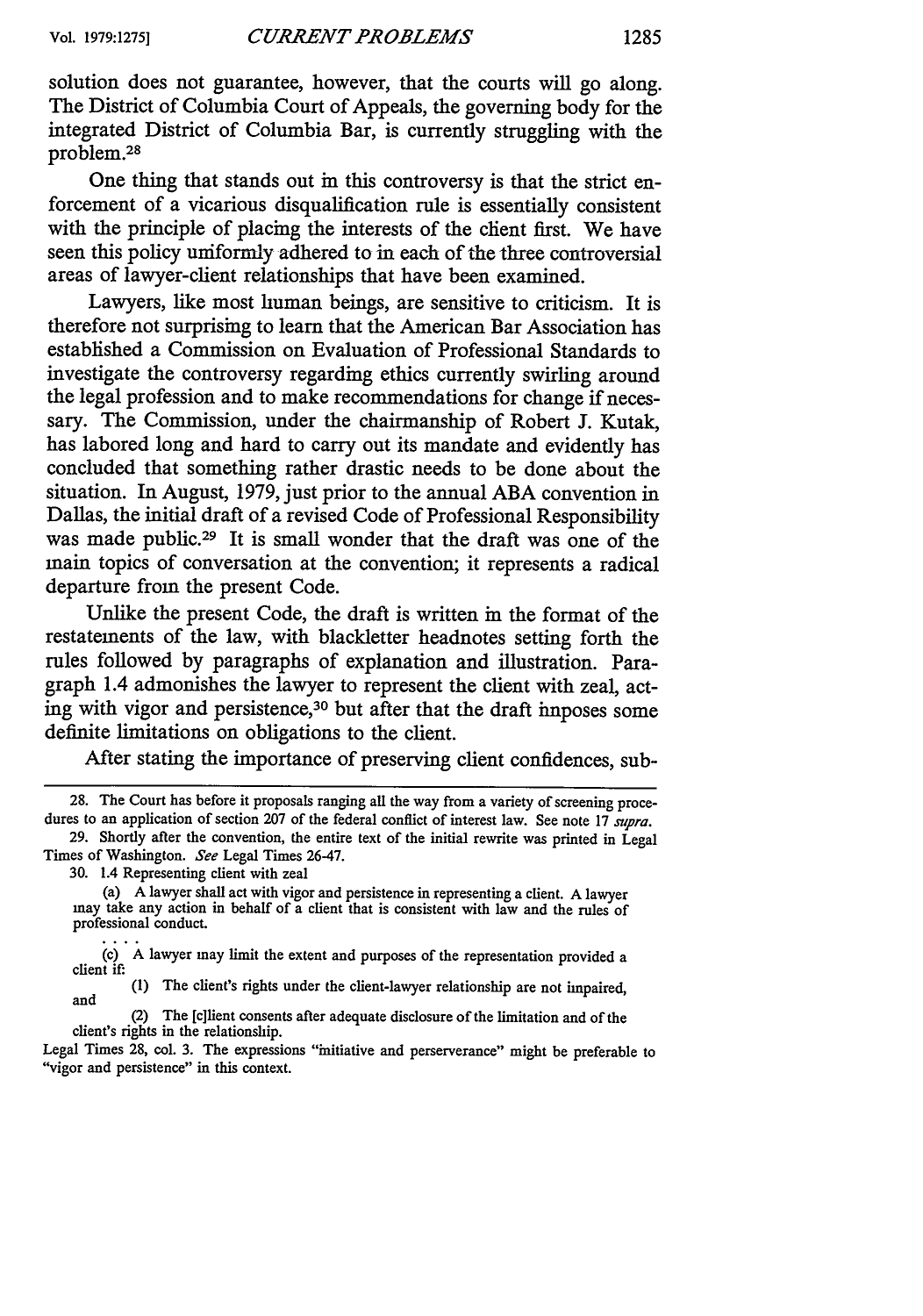paragraph **1.5(b)** *requires* the lawyer to disclose information about a client-which presumably includes confidences-when necessary to prevent the client from committing an act that would seriously endanger a person, destroy property, or result in wrongful confinement, or when required by law or rules of professional conduct.<sup>31</sup> The explanatory comments accompanying this paragraph make it unmistakably clear that when the interests in continued protection of confidentiality come into conflict with the interests in preventing a deliberate, serious wrong, the latter interests should prevail.<sup>32</sup>

Paragraph **1.13** of the draft deals with the preservation of confi-

(a) A lawyer shall disclose information about a client when directed to do so by the client and may do so when the disclosure is necessary in the representation.

(b) A lawyer shall disclose information about a client only to the extent necessary:

**(1)** To prevent the client from committing an act that would seriously endanger the life or safety of a person, result in wrongful detention or incarceration of a person or wrongful destruction of substantial property, or corrupt judicial or governmental procedure;

(2) When disclosure by the lawyer is required by law or the rules of professional conduct.

### (First Alternative)

(3) To prevent or rectify the consequences of a deliberately wrongful act by the client in which the lawyer's services are or were involved, except when the lawyer has been employed after the commission of such an act to represent the client concerning the act or its consequences.

(c) A lawyer may disclose information about a client to the extent necessary to establish or collect the lawyer's fee or to defend against a charge against the lawyer of conduct wrongful to the client or of wrongful conduct in which the client was involved.

### (Second Alternative)

(c) A lawyer may disclose information about a client to the extent necessary:

**(1)** To prevent or rectify the consequences of a deliberately wrongful act by the client in which the lawyer's services are or were involved, except when the lawyer has been employed after the commission of such an act to represent the client concerning the act or its consequences;

(2) To establish or collect the lawyer's fee or to defend against a charge against the lawyer of conduct wrongful to the client or of wrongful conduct in which the client was involved.

### Legal Times **28,** col. 4.

### 32. The pertinent parts of the explanation state:

Mandatory disclosure: preventing serious offense. The confidentiality rule is subject to exceptions according primacy to interests other than those of the client. Some exceptions are mandatory in that the lawyer must make a disclosure; under others the lawyer may make disclosure but is not obliged to do so.

A mandatory exception arises where the lawyer has definite knowledge that the client intends to commit a serious wrong and the lawyer can prevent its occurrence *[sic]* **by** making disclosure of information concerning the client. This exception parallels a qualification to the attorney-client privilege. The acts to be prevented include homicide, of-

<sup>31.</sup> This subparagraph is set forth with an alternative third sentence. An alternative subparagraph (c) is also included. The full text of paragraph 1.5 is as follows:

<sup>1.5</sup> Preserving confidentiality of information concerning client

In giving testimony or providing evidence concerning a client's affairs, a lawyer shall not disclose matter concerning the client except as permitted under the applicable law of evidentiary privilege. In other circumstances, a lawyer shall not disclose informa-tion about a client acquired in serving the client and in a professional capacity except as stated in subsections (a), (b), and (c).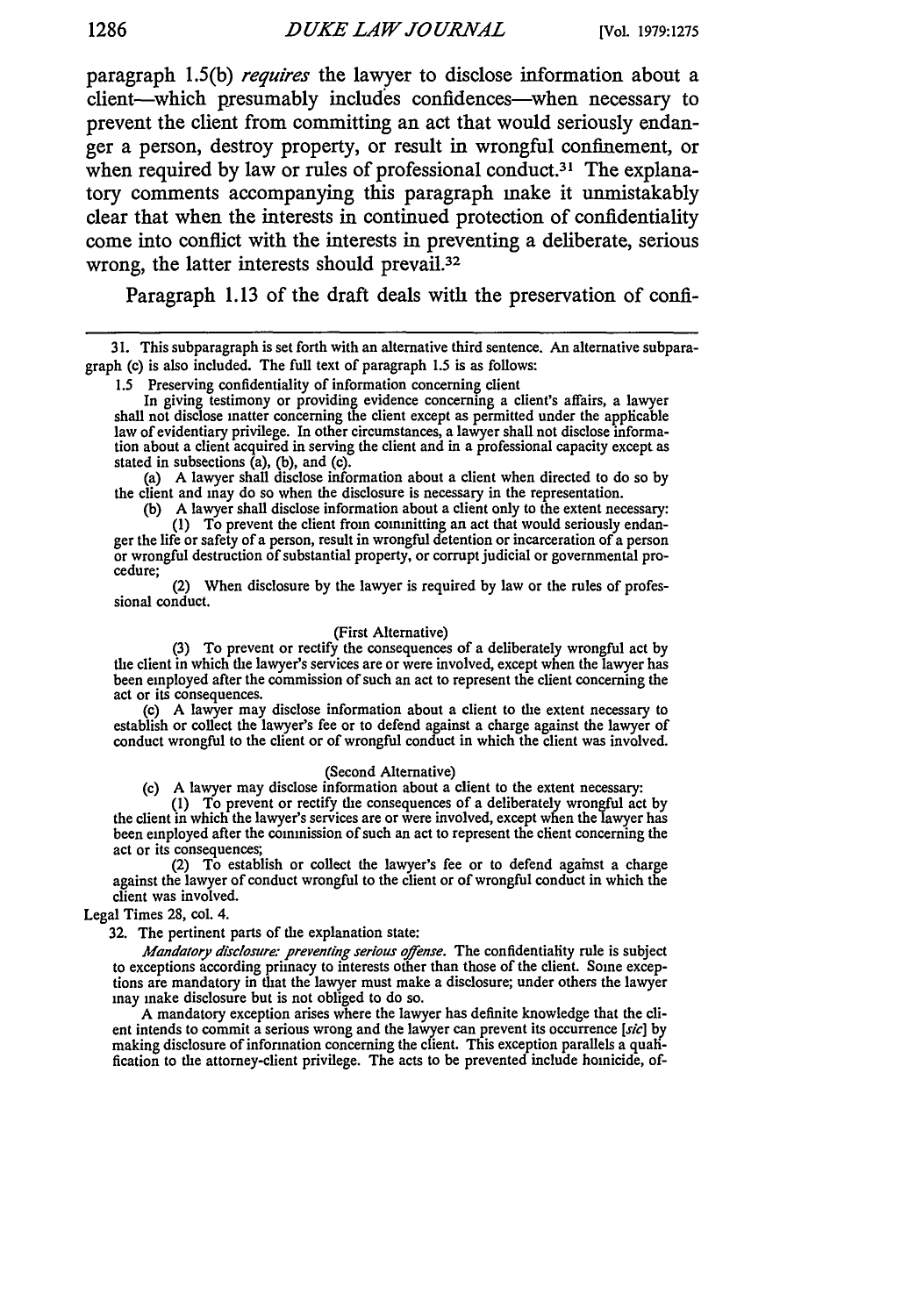dences of organizations such as corporations.<sup>33</sup> After emphasizing that the lawyer retained **by** an organization owes his primary duty to that organization, the rule requires the lawyer to disclose serious wrongdoing **by** the corporation's governing body to those suffering injury or to appropriate regulatory authorities. Paragraph **1.13** thus requires counsel for an organization to "blow the whistle" on wrongdoing if all else fails, even at the cost of betraying confidences. If this provision is approved, the corporate lawyer will no longer be required to wring his hands in silence as he watches the organization be destroyed **by** the wrongful acts of its directors.

In handling the lawyer's role as adviser, the draft code forbids the lawyer to give advice that his client is likely to use to cause wrongful confinement of a person, destruction of property, fraud, or corrupt procedure.34 The draft code also deals with the responsibility of the law-

Legal Times 29, col. 2.

33. The relevant parts of paragraph 1.13 are as follows:

**1.13** Organization as client

A lawyer retained by an organization represents the organization as distinct from its

directors, officers, members, or shareholders.<br>(a) If in the course of representation a lawyer for an organization knows that an (a) If in the course of representation a lawyer for an organization knows that an officer or other person associated with the organization is engaged in or intends action or a refusal to act that is legally improper and l organization, the lawyer shall take necessary measures to assure further consideration of the action or refusal to act. Such measures may include:

for it; (1) Asking reconsideration of the matter by the person regularly responsible

(2) Referring the matter to higher authority in the organization;

(3) Seeking a separate legal opinion on the matter for presentation to appropriate authority in the organization;

priate authority in the organization;<br>
(4) Reporting the matter to the board of directors or similar governing au-<br>
thority;<br>
(5) Resigning.

(b) If an action or refusal to act by the board of directors or similar governing authority of an organization will in reasonable probability result in irreparable injury to the organization, or in substantial injury to a person having ownership or membership rights in the organization, and the action or refusal to act would be a violation of law for which no non-frivolous defense could be made, and corrective measures described in subsection (a) are ineffective, the lawyer shall take further measures necessary to prevent the violation, including giving notice to the miniculations, making the lawyer's resigna-<br>tion known publicly, or reporting the matter to appropriate regulatory authority. The<br>measures taken shall be such as reasonably app least risk of disclosing client confidences, as possible.

Legal Times 33, col. 1.

34. Paragraph 2.3 is as follows:

fenses against the person, willful destruction of property, and such crimes as bribery and perjury, which are offenses against the administration of the law.

The value of legal counselling and maintenance of privacy for the client, great as it is, is outweighed by the importance of preventing these harms. Upon learning of the client's purpose the lawyer should counsel the client against carrying it out and thereby try to prevent the harms while keeping the information confidential. Indeed, if the lawyer does not give such counsel, under some circumstances the lawyer could become per- sonally liable for the client's conduct. If the client, thus having been warned, persists in sonally liable for the client's conduct. If the client, thus having been warned, persists in the wrongful purpose, the interests in conflict are those of continued protection of confidentiality and prevention of a deliberate, serious wrong. The latter interest should prevail.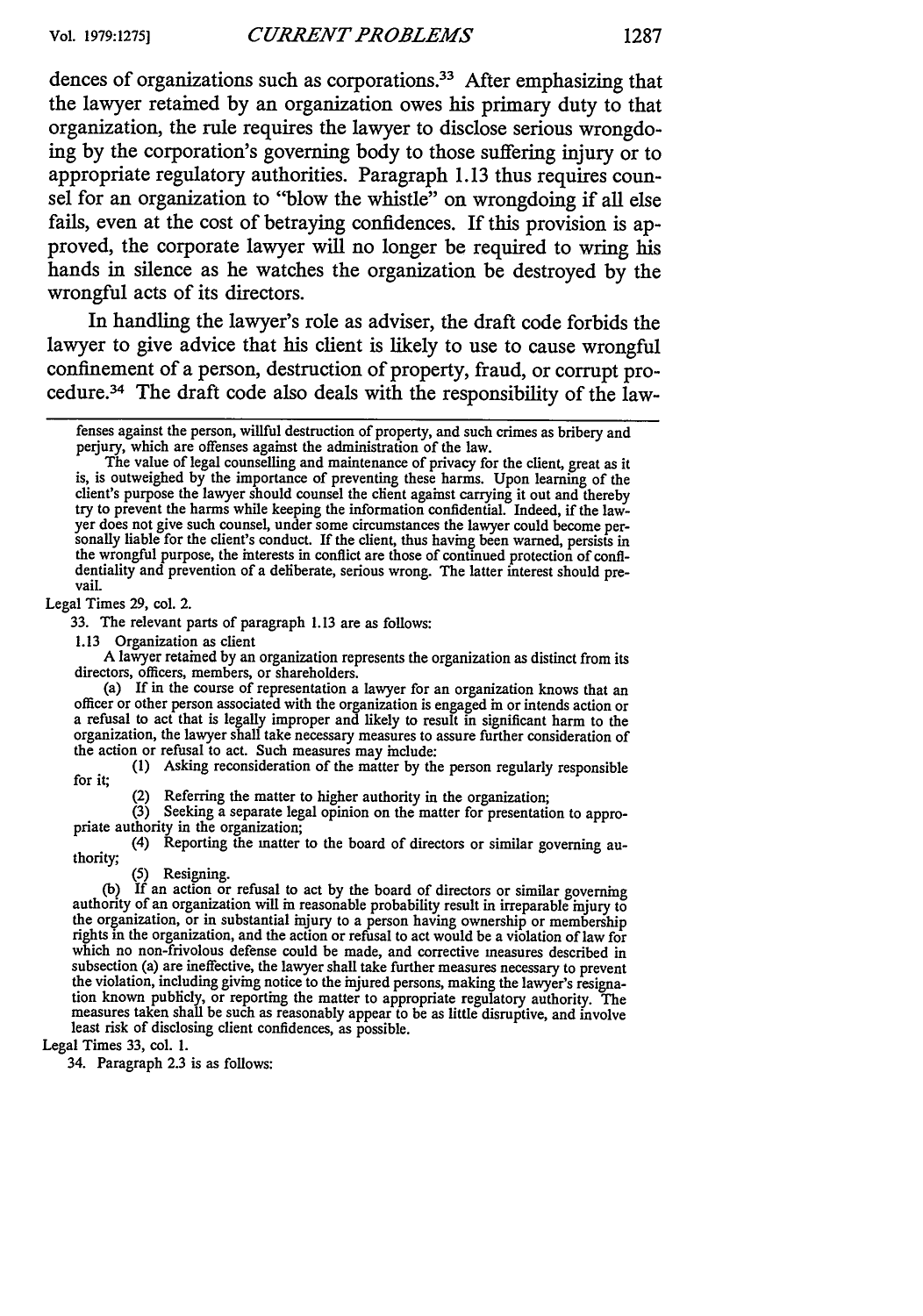yer as advocate.35 It is in this paragraph that the requirements of candor to the tribunal are laid down. These requirements constitute the most radical departure of the draft code from the counterpart provisions in the present Code of Professional Responsibility. Paragraph **3.2** of the draft makes it absolutely clear that, except in defending a criminal action, the lawyer *must* disclose facts, even those adverse to the interests of the client, when such disclosure is required to correct a misapprehension resulting from a previous misrepresentation or when disclosure of the fact would probably have a substantial effect on the determination of a material issue of fact. In addition, the lawyer is not permitted to offer evidence known to be misleading or false. He is re-

(b) A lawyer may decline to give advice that might assist the client in any conduct that would violate the law, or, subject to the provisions of subsection 1.4, that the lawyer considers unjust.

Legal Times 35, col. 1.

35. The provisions of paragraph 3.2 of the draft code pertinent to this discussion are as fol**lows:**

**3.2** Candor toward the tribunal

In presenting a cause, a lawyer shall be properly candid to the tribunal.

(a) A lawyer shall not:

**(1)** File a complaint, motion, or other pleading unless according to the lawyer's belief there is good ground to support it;

(2) Make a knowing misrepresentation of fact;

(3) Fail to disclose a fact, even if the fact is adverse, when:

(i) Law or the rules of professional conduct require the the lawyer to disclose the fact; or (ii) Disclosure of the fact is necessary to correct a misapprehension re-

sulting from a previous representation the lawyer has made to the court; or

(iii) Disclosure of the fact would probably have a substantial effect on the determination of a material issue of fact, except as provided in subsection (c).

(4) Except as provided in subsection (c), offer evidence that the lawyer knows beyond a reasonable doubt to be false or fabricated, or offer without suitable explanation evidence that the lawyer knows is substantially misleading. If a lawyer discovers that evi[d]ence or testimony that the lawyer has presented is false or fabricated, it is the law-yer's duty to disclose that fact and to take suitable measures to rectify the consequences, even if doing so requires disclosure of a confidence of the client or disclosure that the client is implicated in the falsification or fabrication.

(5) Make a representation about existing legal authority that the lawyer knows to be inaccurate or so incomplete as to be substantially misleading, or fail to disclose legal authority known to the lawyer which would probably have a substantial effect on the determination of a material issue of law.

(b) Except as provided in subsection (c), a lawyer may proffer to another party evidence favorable to that party and may refuse to offer evidence in the veracity or authenticity of which the lawyer does not believe.

A lawyer for a defendant in a criminal case:

**(1)** Is not required to apprise the prosecutor or the court of evidence adverse to the accused. . **..**

Legal Times **36,** col. **1.**

<sup>2.3</sup> Advice concerning wrongful conduct

*A* lawyer may advise a client of the probable consequences of engaging in conduct that is criminal, tortious, or otherwise legally wrongful, except as stated in this [slection.

<sup>(</sup>a) A lawyer shall not give advice that the lawyer reasonably can foresee will be used by the client to further a wrongful act that would seriously endanger the life or safety of a person, result in wrongful detention or incarceration of a person or wrongful destruction of subst[alntial property, corrupt judicial or governmental procedure, or constitute fraud.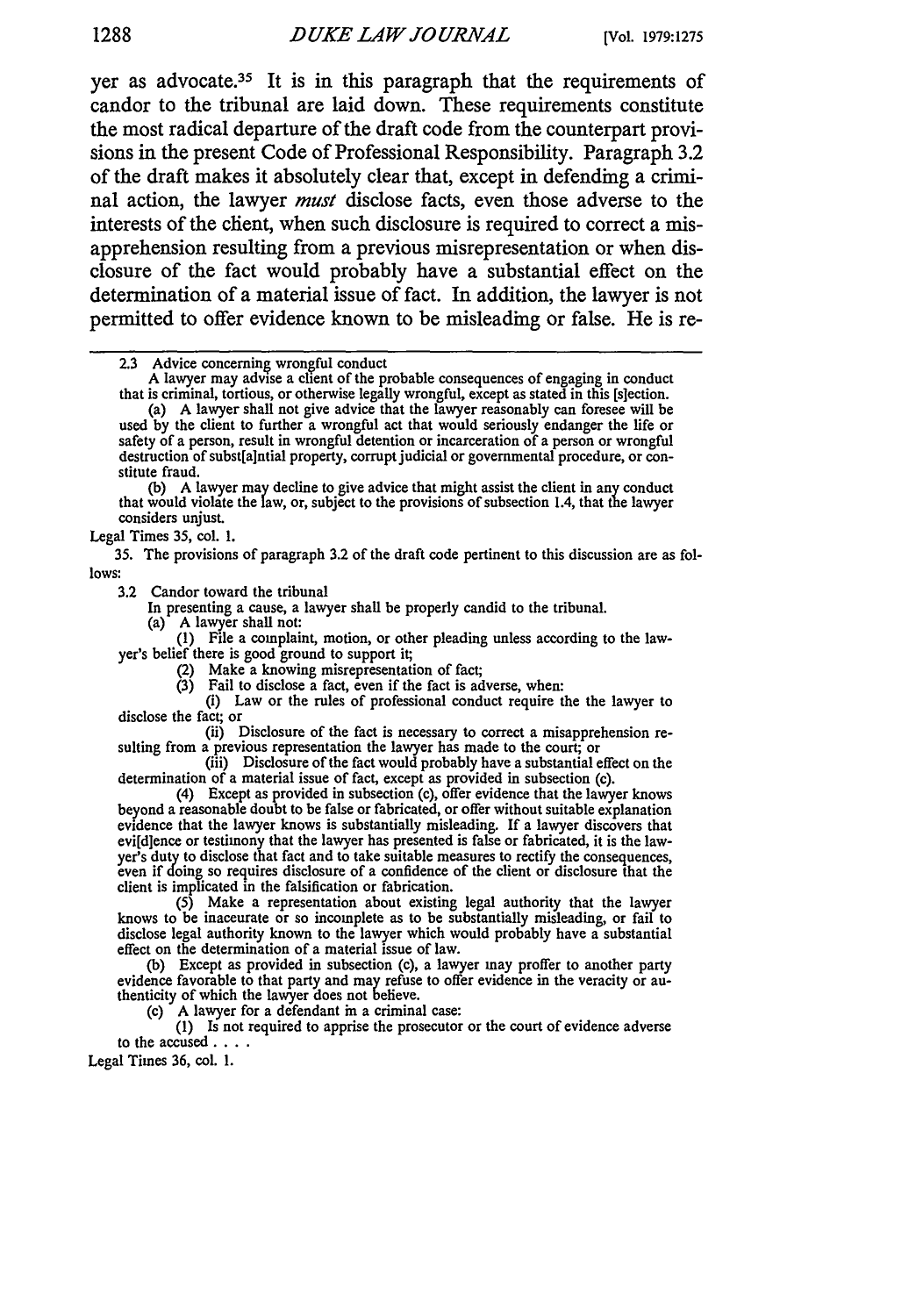quired to disclose the existence of false evidence or testimony and to take suitable measures to rectify the consequences of its previous admission, even if so doing requires betrayal of client confidences.

The explanation of these rules emphasizes their primary thrust: the lawyer must not become an instrument for deceiving the court, even if client confidences must be disclosed. To allow the lawyer to assume such a role would subvert the integrity of the adversary process and might cause the lawyer to become a party to a fraud upon the court. This paragraph dramatically illustrates the overall policy of the draft code in placing the interests of the justice system in a position of primacy over the interests of the client when the two interests conflict.<sup>36</sup>

Section 7 of the draft code addresses the responsibilities of law firms and associations of lawyers. Although adopting the basic premise that lawyers must not place themselves in substantial conflict of interest positions with respect to clients, paragraph 7.1 of this section does not lay down any sweeping rule regarding vicarious disqualification such as that found in DR 5-105(D) of the present code.37 Instead, the explanation of the rule emphasizes that the paramount considerations in any disqualification matter are preservation of client confidences and avoidance of situations that would place the lawyer in positions adverse to any client. The section seems to advocate a case-by-case approach to the disqualification issue based on a careful assessment of the two factors described. It does, however, place the burden of showing that no conflict of interest exists on the lawyer whose disqualification is in question. This more realistic manner of dealing with vicarious disqualification in the draft code would probably resolve most of the difficulties arising from the conflict of interest dilemma presently bedeviling the governing bodies of the practicing bar.

Legal Times 43-44.

<sup>36.</sup> The explanation for paragraph 3.2 even goes so far as to state that the lawyer for the defendant in a criminal case *must* disclose the client's perjury if all other efforts to prevent the commission of the perjury have failed. Legal Times 36, col. 4.

<sup>37.</sup> See note 14 *supra.* The text of paragraph 7.1 of the draft code reads as follows:

<sup>7.1</sup> Vicarious disqualification

<sup>(</sup>a) When two lawyers are associated in practice, they may not represent multiple clients when a lawyer practicing alone might not properly do so.

**<sup>(</sup>b)** When two lawyers have been associated in practice and the lawyers then termi-nate their association, neither they nor any other lawyer with whom they subsequently become associated may undertake representation that involves:

**<sup>(1)</sup>** A significant risk of disclosing confidences of a client or making improper use of information to the disadvantage of a former client; or

<sup>(2)</sup> A lawyer's assuming significant participation or responsibility for asserting a position adverse to a client for whom the lawyer had previously assumed significant participation or responsibility in the same or a substantially related matter.

<sup>(</sup>c) A disqualification prescribed by this section may be waived by the consent of the affected client upon adequate disclosure.